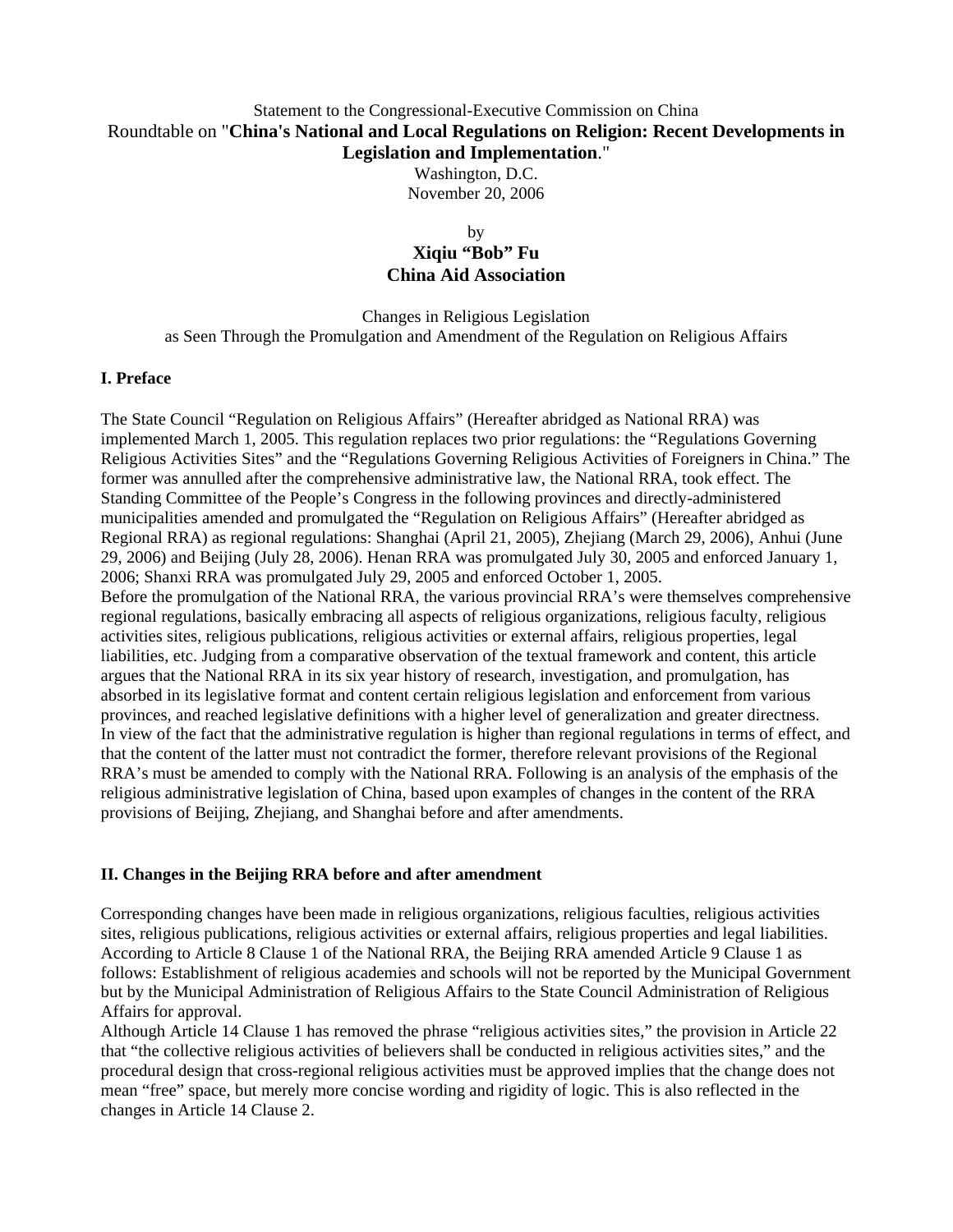According to Article 18 of the National RRA, the Beijing RRA amended Article 20 to read: "Religious activities sites shall establish sound administrative organizations and regulations and accept the guidance, supervision and inspection of the Administrative Department of Religious Affairs and other departments concerned with the People's local district or county government." Although such wording as "annual inspections" have disappeared, the departments with the authority of "guidance, supervision and inspection" over religious activity sites have been expanded from "Administration of Religious Affairs" to all "departments concerned" in order to implement integrated supervision and control by the public security, state security, industrial and commercial, urban construction and other government departments. According to Article 25 of the National RRA, Article 25 of the Beijing RRA has been amended the word "or" to "and" requiring that adding a new structure, building conversion or extension at a religious activity site must obtain prior approval from the administrative organization of the place, i.e., the local Administration of Religious Affairs, and undergo proper procedures. This amendment is intended to prevent evasion of control over religious buildings by the Administration of Religious Affairs. Yet this dual approval has already been regulated in Article 11 of the 1994 "Regulations Governing Places of Religious Activities," and this Beijing amendment is only a correction of the mistake in the 2002 RRA.

According to Article 22 of the National RRA, Article 26 of the Beijing RRA has been amended to read as follows: Article 1: "Anyone who intends to organize a large-scale religious event that crosses provincial, autonomous regions, or directly-administered municipality boundaries and exceeds the capacity of the religious activity site, or if intends to hold a large-scale religious event outside of a religious activity site shall undergo application and approval procedures according to the State Council "Regulation on Religious Affairs." Article 2: "Organizers of other types of large-scale religious events shall obtain consent from the religious group of the municipality and first report to the religious affairs department of the People's Government of the district or county in which the religious event is to be held. The Religious Affairs Department and other departments concerned with the People's Government of the district or county in which the religious event is to be held shall, in accordance with their respective official responsibilities, provide management as needed." This type of amendment actually requires that not only large-scale religious events crossing provincial boundaries obtain approval from the provincial Administration of Religious Affairs (the County Administration of Religious Affairs has lost its authority of approval), but the local Administration of Religious Affairs, the Public Security Bureau, and even State Security will coordinate to provide supervision. As a result, this arrangement actually has strengthened control over large-scale religious events.

According to Article 32 of the National RRA, Article 34 of the Beijing RRA has been amended to prohibit the assignment, mortgaging, or use as an investment in kind of religious properties.

The amendments to Articles 47 and 48 of the previous regulation merely amount to adjustments in the format of expression regarding categorization of legal penalties: The essence has not changed, i.e., penalties are exercised on religious activities (setting up religious activities sites, establishment of religious academies and schools and training classes) in violation of the policy of "three fixes" of "fixed location," "fixed personnel," and "fixed section" that evade the regulatory order of administrative permission, including annulment or order to stop an activity, warning, seizure of illegal earnings, bulldozing of illegal buildings, administrative detention or fines. However, what is worth noticing is that this application of systematic penalties targeting the religious professional faculty—religious buildings—academies and schools (training classes) donations—across region evangelization and location is the first time that the National RRA is cited as its basis.

### **III. Changes in the Zhejiang RRA before and after amendment**

The previous regulation of Zhejiang, like that of Beijing, had already set forth a clear definition of "religious affairs." The amended RRA, in reference to Article 5 Clause 1 of the National RRA, has changed the definition to "Affairs that exist between religion and state, society and citizens, and involve state interests or social public welfare." This formality has provided a plausible cause for regulating religion. However, "state interests," "social public welfare," or "public affairs" are all uncertain concepts. If the administrative authorities alone have the arbitrative power to determine at will what constitutes "public interests" and use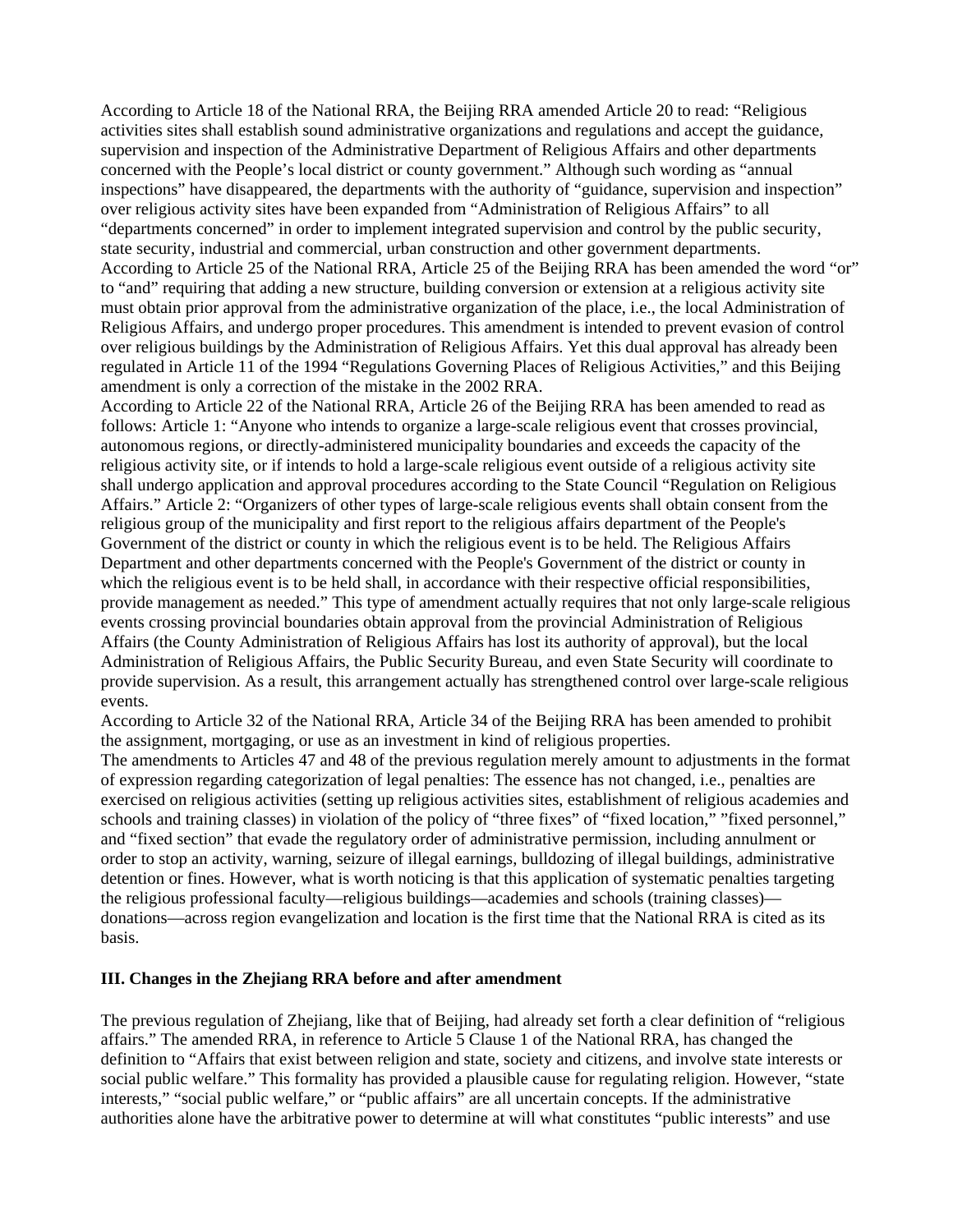administrative logic to govern "public affairs," then the religious system may possibly fall into the system "pyramid" permissible by administrative orders and become one of its subsystems losing its religious independence and due functions.

Article 7 was added to the amended RRA to reflect the four duties of government at various levels in the regulation of religion: safeguarding rights, hearing, coordination, and guidance. Among these, "guiding religion to be in conformity with the socialist society" originates from the No.6 Directive jointly issued by the Central Committee of the Chinese Communist Party and the State Council on the requirement of "strengthening the Party's leadership of religious work." This Directive, against the background of the June 4, 1989 Incident and the dramatic transformation of Eastern Europe, signified the transition of religious policy from "soft" to "hard."

Zhejiang, in its attempt to embody the legislative principle of Article 5 of the National RRA concerning the "united defense and coordinated regulation" of religious affairs by government administrative departments, takes a path similar to that of Shanghai but different to RRA from Beijing, has made more refined and specific provisions in its amendments. One example is the duty designed for such "self-governing organizations by the masses" as neighborhood committees and village committees to "assist the government in the administration of religion." Against the background that Christian house churches in China refuse to register but worship in dispersed family gatherings, this type of system design extends the network of "united defense" against religion to the living quarters of citizens and enables stricter surveillance and more convenient regulation.

Article 11 Clause 2 of the amended Zhejiang RRA is a newly added clause which specifically sets forth terms and conditions of establishing religious training classes, amounting to virtual restrictions on the scale of training.

Article 17 of the amended Zhejiang RRA is similar to the previously mentioned Article 14 of Beijing RRA, only with more concise language. The newly added Article 19, i.e., "household movement" Article imposes one requirement and four procedures on the religious faculty moving into the province or within the province: employment in the province for three years or more, recommendations by religious groups, and approval by the administration of religious affairs of the county, the city (within the district), and the province. Although the Chinese Constitution does not prescribe "freedom of movement," it does contain the clause "right of equality." Why are there such strict requirements and cumbersome application approval procedures for the movement of religious faculty households? Where is the legislative cause to justify the restrictions on the right to move a religious faculty? Is religious evangelization presenting such an obvious threat or detriment to "public interests" that it warrants strict restricted freedom of movement of religious faculty engaged in evangelization? This unique, "innovative" clause of Zhejiang Province actually smacks of the most wanton violation of the Constitution.

The amended Zhejiang RRA sets down more detailed and concrete procedural specifications than before on the building of new structures, expansion, relocation, and construction of religious activity sites according to Articles 13 and 15 of the National RRA: Activity sites are divided into temples/churches and other fixed locations, and the approval procedures are classified as approval by the county, city (with districts), and provincial Administration of Religious Affairs. The terms of establishing religious activity sites not only requires approval of the administrative department in charge, but also entails review and approval from at least two levels, in contrast to places of commercial services which do not require approval from the Administration of Industry and Commerce at various levels. This procedural requirement imposes unreasonable prior restrictions on the right of religious freedom. The newly added Article 31 concerning the "construction of outdoor large religious statues" also requires gradual approval from the Administration of Religious Affairs of the city (with districts) and province.

Chapter 5"religious activity"of the amended Zhejiang RRA differs from the previous regulation by setting forth an explicit separation between "collective religious activity" and "family religious life" .The "collective religious activity" is limited to those held in legally registered religious activity sites or those permitted by the Administration of Religious Affairs at the county level or above, thus correcting the ambiguity in the previous regulation. Although "family religious life" has been acknowledged, the scale of a family gathering has been regulated by the newly added restrictive clause of "not affecting normal daily life of others," thus providing a pretext for outlawing house churches on the basis of "interfering in people's lives" or "disturbing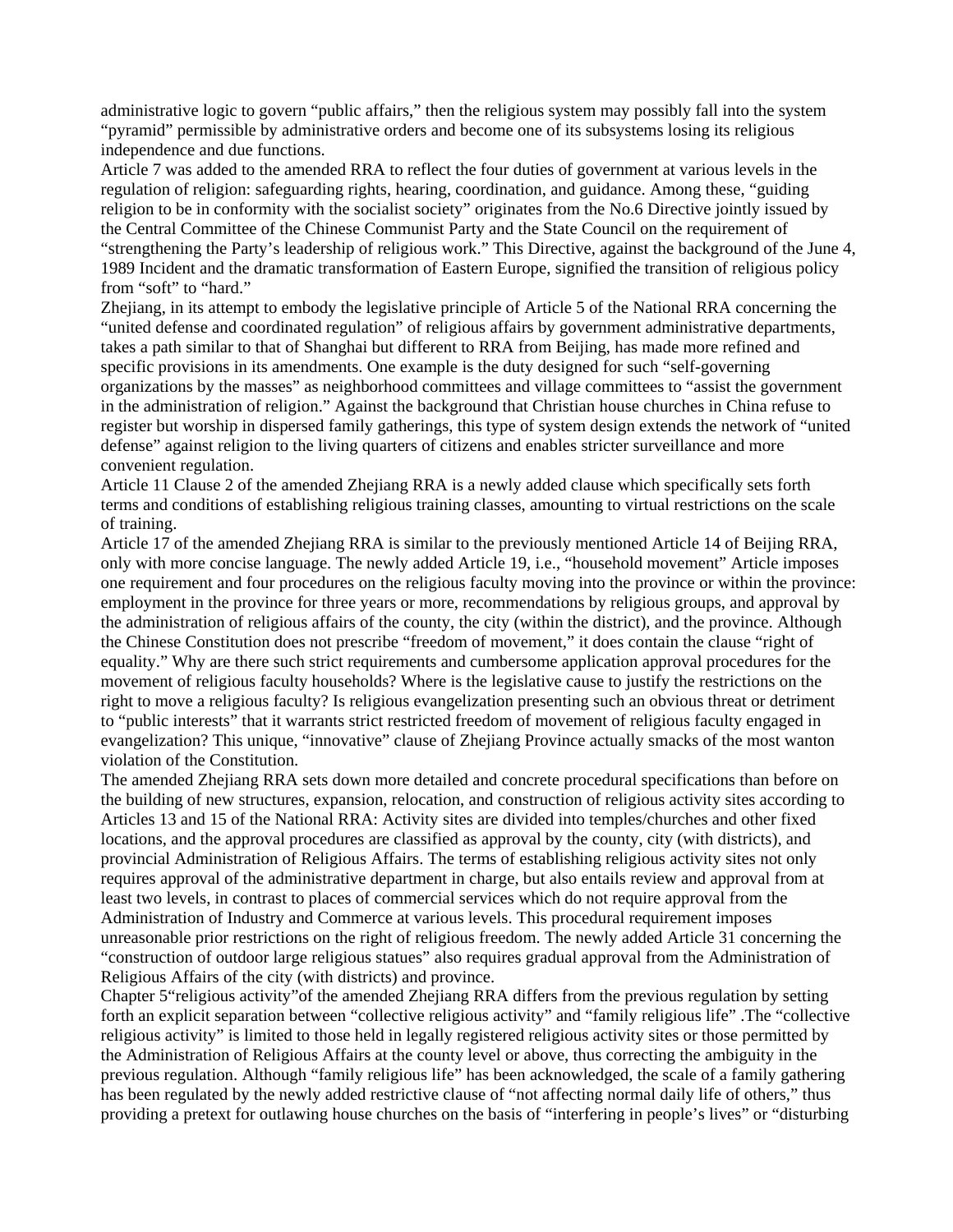public order," etc.

The previous Zhejiang RRA (December 11, 1997) stipulated the clause on "abnormal religious activity" which was not found in the previous Beijing and Shanghai RRA's to regulate cross-regional religious activity. Therefore, this paper argues that Article 22 Clause 1 of the National RRA (March 1, 2005) originates from Article 32 of the previous Zhejiang RRA. Article 38 of the current amended Zhejiang RRA inherits the original legislative principle of the clause on "abnormal religious activity" and sets down more formal procedural definitions modeled on the formal legislative language of Article 22 Clause 1 of the National RRA and the Requirement of Four Conditions on holding this type of activity. Simultaneously in accordance with the requirement of Article 2 of the National RRA, adding Article 38 Clause 3: "religious groups or religious activity sites holding an abnormal religious activity shall adopt effective measures to prevent unexpected emergencies. The People's government of a rural or urban township in the location where the activity takes place and departments concerned with the people's government at the county level and above shall implement necessary management techniques according to their respective duties and responsibilities to guarantee the safe and orderly conduct of the abnormal religious activity."

In its last chapter "Legal Liabilities" the amended Zhejiang RRA describes "abnormal religious activity" in further detail, adding two new types of religious activity, i.e., those "presided over by non-religious personnel" and "unauthorized cross-regional" that are included within the range of administrative penalty. Article 46 is also stipulated according to the principle of Article 43 Clause 1 of the National RRA. In the RRA of this province it first proposes the clause of inflicting an administrative penalty against an "illegal religious building." It actually means to forcefully demolish unauthorized meeting places.

### **IV. Changes in Shanghai RRA before and after amendment**

The emphasis of the Shanghai RRA is basically identical to that of Zhejiang; the uniqueness of the amended Shanghai RRA lies in its specific definitions on "religious publications." Article 12 Clause 2 of its previous RRA stipulated "printing, publishing, and distribution of religious books and periodicals, religious printed matters, and religious audio-visual products shall be conducted according to relevant provisions." This clause has been changed by the amended RRA to: "printing, publishing, and distribution of religious newspapers, religious periodicals, religious books, religious electronic publications, and religious audio-visual products and so on (hereinafter termed "religious publications") shall be handled according to provisions of the state and this municipality concerning publication regulations." Also a new clause has been added reading "any religious groups and religious activity sites (hereafter termed "religious organizations") that are in need of producing printed religious material out of the range of religious publications shall precede according to relevant regulations of the state and this municipality." This amendment seems, on the surface, to categorize religious publications, yet in reality it is requiring all religious publications (especially internal materials) be controlled by the licensing authorities of administrative departments.

Before the promulgation of the previous Beijing RRA, the revised "Regulations Governing Printing" and "Regulations Governing Publication" were promulgated and took effect. The new "Regulations Governing Printing" specifically prescribes that internal religious publications must undergo a dual review and approval procedure to obtain authorization from the Administration of Religious Affairs at the provincial level and issued a "print permit" from the Administration of the Press at the provincial level. While other types of internal publications need only be issued a "print permit" from the Administration of the Press at the county level. The design of the "authorization by provincial level departments" is intended to have a psychological effect in that regulation by a higher authority is a more intense level of policy implementation. This type of legal procedural discrimination is without explanation or plausible cause; it violates the constitutional principle of equal treatment at the same time violates the rights of equality, religious freedom and freedom of the press. It is based precisely on the unfair treatment of religious publications. The new Regulations Governing Publications adds a new chapter 5 "Importation of Publications: establishment of a special operations and review system on imported publications." The previous Beijing RRA has a special chapter on religious publications which categorizes them by three criteria: "open publications," "internal material publications," and "overseas publications," with emphasis on regulating publishing, printing and distribution of religious "internal publications" and "overseas publications." And this chapter has been reserved intact in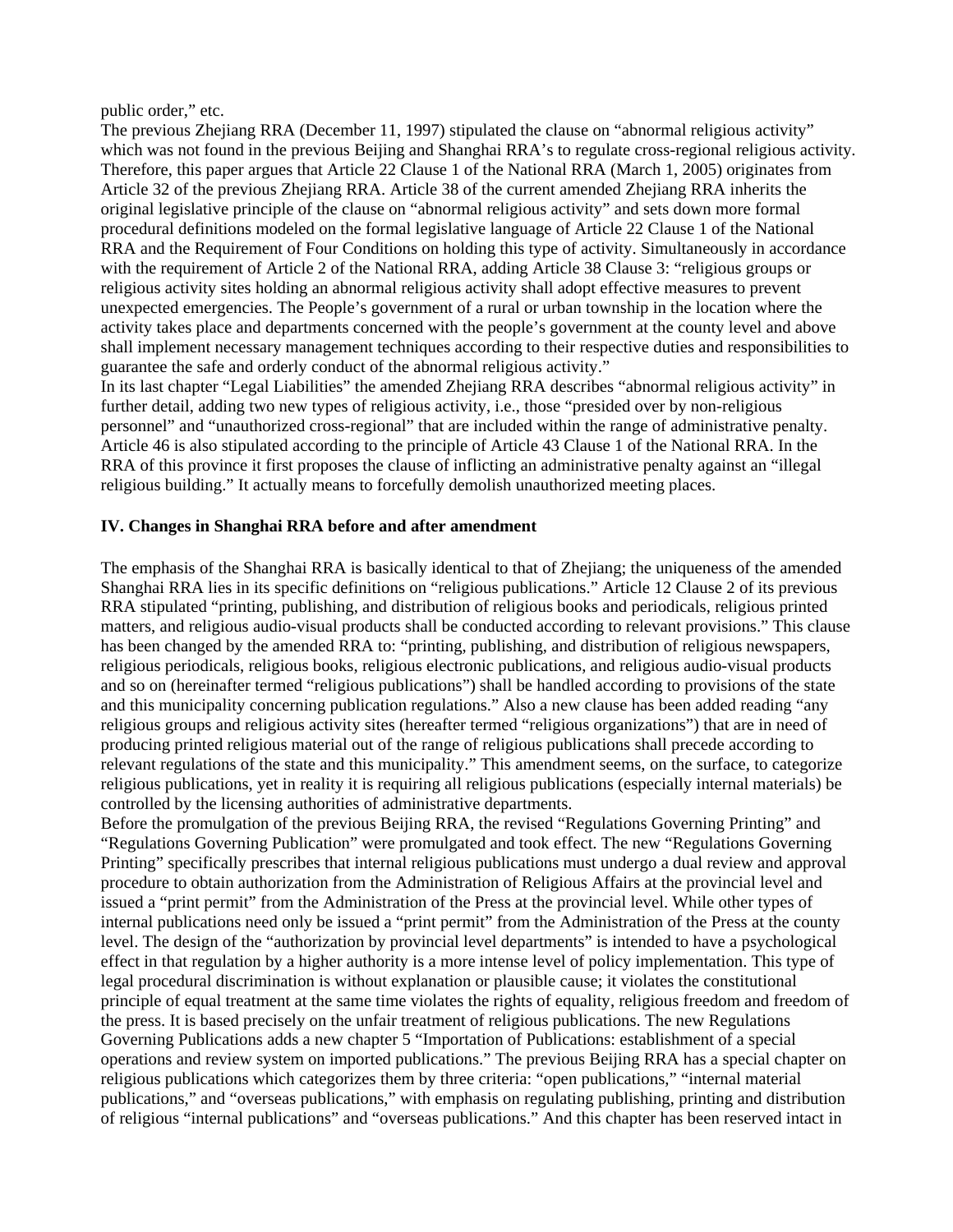#### the new RRA.

Article 12 of the previous Zhejiang RRA before the promulgation of the new "Regulations Governing Printing" and "Regulations Governing Publication" states, "printing, publishing, and distribution of religious books and periodicals, religious printed materials, and religious audio-visual products shall obtain authorization from the Department of Religious Affairs of the province and approval from the Department of the Press of the province" has been amended to Article 5 Clause 1: "publication of openly circulated religious publications shall be conducted according to regulations by the Publishing Administration of the state," and Clause 2 states: "internal religious materials compiled by religious groups and temples/churches shall obtain authorization from the Administration of Religious Affairs of the province and issuance of a "printing permit" from the Administration of the Press of the province." This amendment has similarly divided religious publications into "open circulation publications" and "internal material publications," and the latter needs to undergo dual authorization from both the Administration of Religious Affairs and the Administration of the Press of the province.

It can be seen that religious publications, especially internal material publications, have become the emphasis of religious regulation; this is precisely the newly formulated regulative measure targeting independent Christian house churches that print and produce in quantities larger than the publishing regulation order in China.

#### **V. Conclusion**

From analyzing the content changes in legal clauses of the RRA's of Beijing, Zhejiang, and Shanghai before and after their amendments, this paper argues that the Chinese government, at the central and local levels, has shifted the regulative emphasis on religious activities from the singular target of religious activities sites to more comprehensive religious undertakings: the system of integrated regulation of religious activities, the identity qualification system of a religious faculty, the review and approval system of establishing, expanding, relocating, or constructing religious activities sites, the review and approval of religious publications especially internal material publications, the permission mechanisms of cross-regional religious activities, the system of integrated regulation of religious activities sites, the system of application and approval and preventive measures regarding large scale religious activities, the permission procedures for large outdoor religious statues, legal liabilities especially the formal provision allowing forceful demolition of unauthorized religious buildings, etc. All these result in more comprehensive, rigid and diverse regulation measures. - Although this regulation is merely an "administrative and regional law," the promulgation of the unconstitutional National RRA and the amendment or establishment of Regional RRA's symbolize the formal establishment of the system of "legally regulating religion" due to the fact that Chinese citizens do not enjoy freedom of assembly, the judicial system is not independent, the People's Congress does not have adequate representation, and there is no review or litigation system for unconstitutionality.

<sup>&</sup>lt;sup>1</sup> "Certified religious professionals can preside over religious activities in venues of religious activities."<br> $2 \text{ A trial of }$  "Religious professionals registared on regard of this municipality going to other places to pro-

<sup>&</sup>lt;sup>2</sup> Article 16: "Religious professionals registered on record of this municipality going to other places to preside over religious activities, or religious professionals from other locations coming into this municipality to preside over religious activities, shall obtain prior approval of the municipal religious organizations and report to the religious affairs administrative departments of the People's Government of the Municipality, or District or County for record keeping." Also see amendments to Article 26 below.

<sup>&</sup>lt;sup>3.</sup> Personnel who are not certified and registered on records or who have been removed from the status of religious professionals shall not preside over religious activities," has been changed to "personnel who are unqualified to be religious professionals or whose credentials do not fit the specifications of the religion shall not preside over religious activities."

<sup>&</sup>lt;sup>4.</sup> Places of religious activity shall strengthen internal management and shall, in accordance with the provisions of relevant laws and regulations, establish sound systems of management in the areas of personnel, finance, accounting, security, fire control, cultural relics protection, health, and epidemic prevention. They shall accept guidance, supervision, and inspection from concerned departments of the People's Government."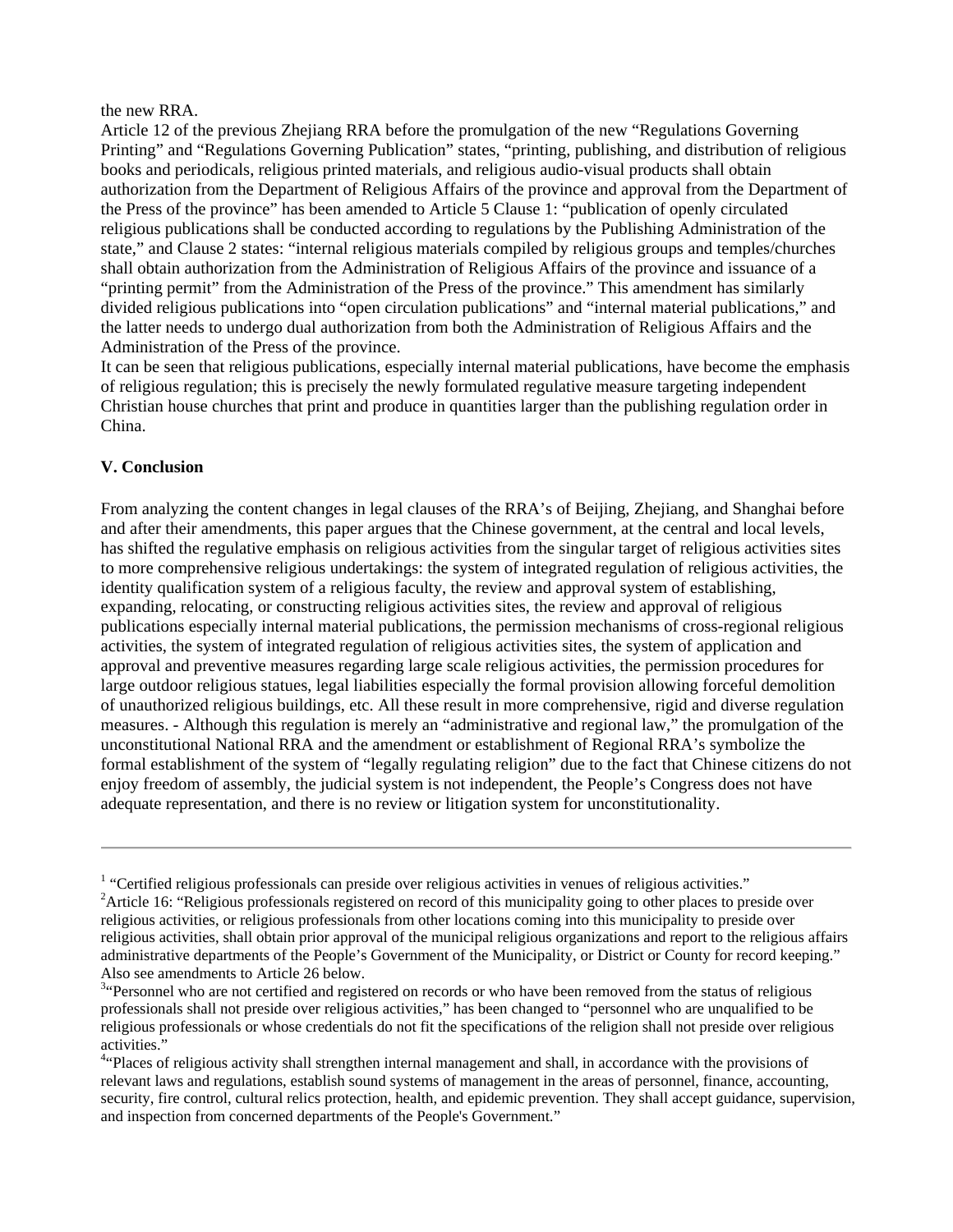<sup>5.4</sup>Venues of religious activities shall establish sound administrative organizations and systems and accept the annual inspection from the administrative department of religious affairs of the people's government of the local district or county."

<sup>6</sup> If a unit or individual intends to remodel or build a new structure at a place of religious activity, or intends to establish a site for commercial services, to hold an exhibition, or to shoot film or television footage, it shall first obtain consent from said place of religious activity and from the department of religious affairs of the local People's Government at the county level or higher."

 $^7$ Adding a new structure, conversion or extension of buildings, establishing a site for commercial services, holding an exhibition, or shooting film or television footage within the range of management of a place of religious activity must obtain consent from the administrative organization of the place, and the Administration of Religious Affairs of the Municipality or District and County, and undergo necessary procedures at the department concerned.

 ${}^8$ Article 1: The religious group or temple/church which intends to organize a large-scale religious event that crosses provincial, autonomous region, or directly-administered municipality boundaries and exceeds the capacity of the place of religious activity, or intends to hold a large-scale religious event outside of a place of religious activity, shall submit an application to the religious affairs department of the People's Government of the province, autonomous region, or directly-administered municipality in which the religious event is to be held at least 30 days prior to the date when the event is to be held. The religious affairs department of the provincial, autonomous region or directly-administered municipality People's Government shall make a decision to approve or not to approve within 15 days of receipt of said application. Article 2: The large-scale religious event shall be conducted pursuant to the requirements recorded on the notice of approval and without deviation from religious ritual. It shall not contravene the provisions of articles 3 and 4 of these regulations. The organizing religious group or temple/church shall take effective measures to prevent accidents. The departments concerned of the township People's Government and county and higher-level local People's Governments for the area in which the large-scale religious event is to be held shall, in accordance with their respective official responsibilities, provide management as needed to ensure the safety and orderly progress of the large-scale religious event.

<sup>9</sup> Organizing large-scale religious event shall obtain consent from religious groups of the municipality and report to and obtain approval from the religious affairs department of the People's Government of the Municipality or District or County according to relevant regulations of the Municipality, and fulfill relevant procedures.<br><sup>10</sup> "Buildings and structures used by places of religious activity for religious activity and the appurtenant living quarters

of religious instructors may not be assigned to another party, mortgaged, or used as investment in kind."

 $11$  "Religious organizations and places of religious activity can lease and assign religious real estate or utilize religious real estate for other business purposes according to relevant regulations of the state and thi

<sup>12</sup>Article 47has been amended to read: "violation of provisions in Articles 9, 14, 16, 18 and 27 of this Regulation and falls within any one of the following situations, shall be annulled or ordered to stop activity, or be given a warning, or have illegal earnings seized if any, or have unlawful buildings or structures dealt with according to relevant laws and regulations, or be inflicted with security administrative penalty if any, by the religious affairs department of the People's Government of the this municipality or district or count, and other departments concerned: (1) Establishment of religious academies or schools or holding training classes without authorization; (2) Having personnel unqualified for religious faculty or non conforming with requirements of the religion to preside over religious activities; (3) religious faculty from outside of the region coming to this municipality to preside over religious activities or religious faculty of this municipality coming to other regions to preside over religious activities without obtaining consent from religious groups of this municipality and reporting to the religious affairs department of the People's Government of the municipality or of district or county for record keeping; (4) establishment of place of on religious activities without authorization; (5) conducting evangelization outside of places of religious activities, or erecting religious stand or statue at public places without authorization." Article 48 has been amended to read: "Violation of provisions in Article 36 of this Regulation, non-religious organizations or places of non- religious activities receiving offerings, donations or other religious contributions, shall be ordered by the religious affairs department of the People's Government of the municipality or of the district or county,; and have unlawful earnings seized if any; and be inflicted fines of three times of unlawful earnings."

 $13$  Article 2 Clause 2: "The religious affairs mentioned in this regulation refer to the social public affairs that exist between religion and the state, society, and citizens."

<sup>14</sup>Article 7 "People's Government at various levels shall safeguard the legal rights and interests of religious groups, places of religious activities, religious faculty, and religious citizens, hear the opinions from religious groups, places of religious activities, religious faculty, and religious citizens, coordinate administration of religious affairs, and guide religion to be in conformity with the socialist society"<br><sup>15</sup> Article 8 of the amended Shanghai RRA has similar statement.

<sup>16</sup> 见沪修订 RRA 第 6 条第 4 款: "市和区、县宗教事务部门可以委托乡、镇人民政府和街道办事处,对本行政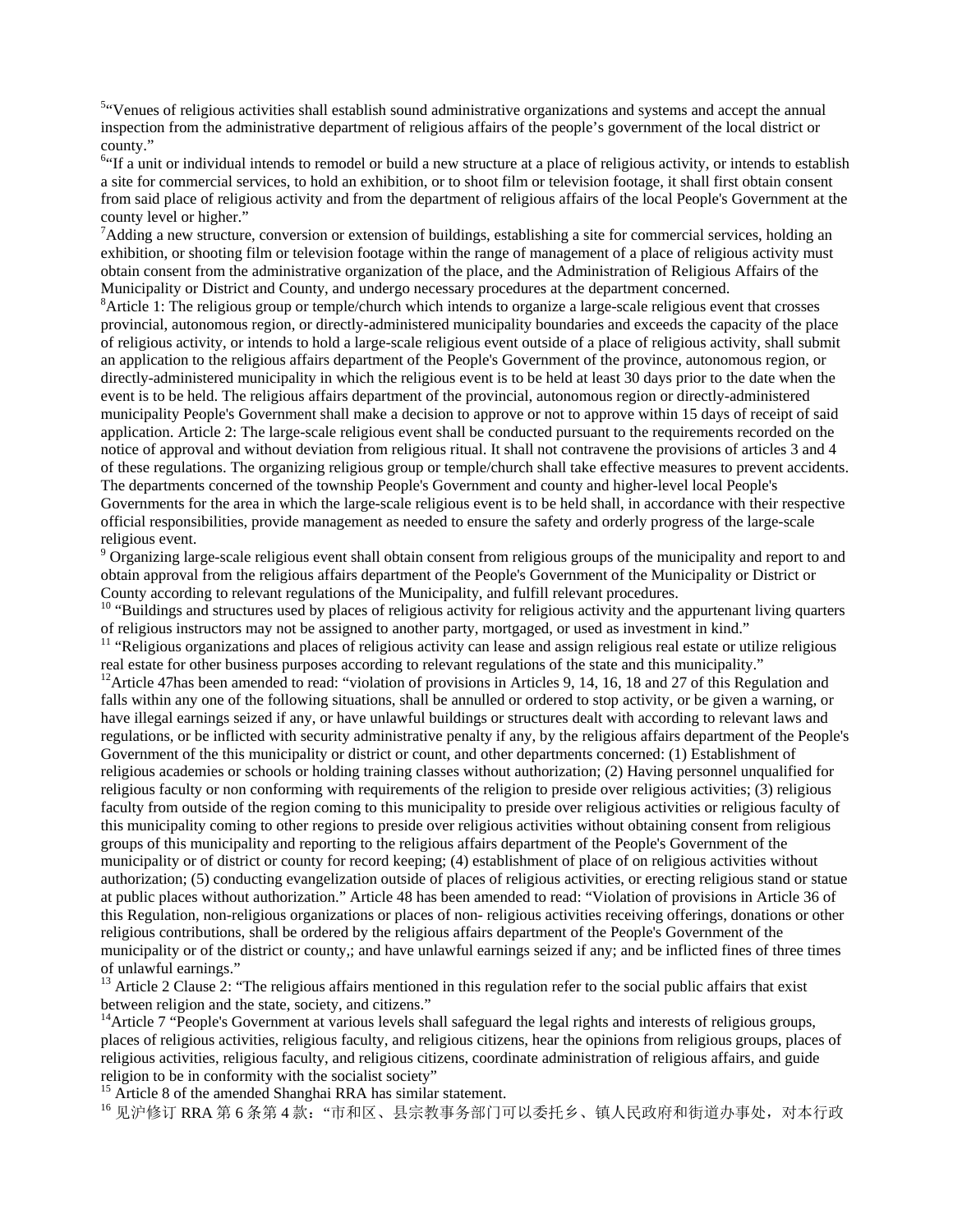区域内的宗教事务进行管理。居民委员会、村民委员会应当配合各级人民政府做好相关工作。" 17浙修订 RRA 第 8 条第 3 款: "乡、镇人民政府和街道办事处应当按照各自职责,协助宗教事务部门做好宗教

事务工作。居民委员会、村民委员会应当配合各级人民政府做好相关工作。"<br><sup>18</sup>浙修订 RRA 第 11 条第 2 款: "宗教团体和寺观教堂举办宗教教职人员和义工培训班,应当具备下列条件: (一)有培训计划; (二)有具备一定宗教学识的宗教教职人员; (三)培训人数不得超过举办场所的容纳 规模; (四)培训内容不得违反法律、法规和政策。"

<sup>19</sup>浙修订 RRA 第 19 条第 1 款: "经认定并备案的非本省户籍的宗教教职人员,其户籍需要迁入本省的,应当在 本省担任宗教教职三年以上,由有关宗教团体推荐,逐级报省宗教事务部门审核,再按照户籍管理的有关规定 办理手续。"第 2 款: " 省内宗教教职人员户籍迁移,参照前款规定办理。"<br><sup>20</sup> 第 1 款: "宗教团体、寺观教堂在宗教活动场所外修建大型露天宗教造像,按照国家有关规定办理。"第 2 款:

" 在宗教活动场所外修建、制作其他形式的大型露天宗教景观,应当由有关宗教团体向设区的市宗教事务部门 提出申请。设区的市宗教事务部门应当自收到申请之日起三十日内提出意见,拟同意的,报省宗教事务部门审 批。省宗教事务部门应当自收到报告之日起六十日内,作出批准或者不予批准的决定。"第3款:"宗教团体、

寺观教堂以外的组织或者个人不得修建、制作大型露天宗教造像和其他形式的大型露天宗教景观。" 21111111111111111111111111111111111<br>21浙修订 RRA 第 35 条: "集体宗教活动应当在依法登记的宗教活动场所或经县级以上宗教事务部门认可的场合 内进行。"第 36 条第 1 款: "信教公民可以在宗教活动场所内, 按照本宗教的教义、教规和习惯进行宗教活

动。"第 2 款: " 信教公民也可以在本人家里过宗教生活, 但不得影响他人正常生活。" 2 款: " 信教公民也可以在本人家里过宗教生活,但不得影响他人正常生活。" 这种表述的逻辑,可能被认为公民个不能在家庭进行个人宗教生活。

<sup>23</sup>浙修订 RRA 第 36 条第 2 款: " 信教公民也可以在本人家里过宗教生活,但不得影响他人正常生活。" 24<br><sup>24</sup>浙原 RRA 第 32 条: "举办非通常的宗教活动,应当经县级以上宗教事务部门审批。其中,举办跨县(市、区) 的或者大型的宗教活动,应当报经市(地)宗教事务部门审批;举办跨市(地)的宗教活动,应当报经省宗教 事务部门审批。"国 RRA 第 22 条第 1 款: "跨省、自治区、直辖市举行超过宗教活动场所容纳规模的大型宗教 活动,或者在宗教活动场所外举行大型宗教活动,应当由主办的宗教团体、寺观教堂在拟举行日的30日前, 向大型宗教活动举办地的省、自治区、直辖市人民政府宗教事务部门提出申请。省、自治区、直辖市人民政府 宗教事务部门应当自收到申请之日起15日内作出批准或者不予批准的决定。" 25当报县级以上宗教事<br>25浙修订 RRA 第 38 条第 1 款: "举办跨县(市、区)、设区的市等非通常的宗教活动,应当报县级以上宗教事

务部门审批。其中,跨县(市、区)的,应当报经设区的市宗教事务部门审批;跨设区的市的,应当报经省宗 教事务部门审批。"第 2 款: "举办非通常的宗教活动,应当在举办日的三十日前向县级以上宗教事务部门提出 申请。宗教事务部门应当在收到申请之日起十五日内作出批准或者不予批准的决定。"第3款: "举办非通常的 宗教活动,应当具备下列条件: (一)符合宗教教义、教规和宗教习惯; (二)确有举办非通常宗教活动的

需要; (三)有具体的活动方案,包括发生意外事件的应急预案; (四)其他应当具备的条件。"<br><sup>26</sup>国 RRA 第 22 条第 2 款: "大型宗教活动应当按照批准通知书载明的要求依宗教仪轨进行,不得违反本条例第 三条、第四条的有关规定。主办的宗教团体、寺观教堂应当采取有效措施防止意外事故的发生。大型宗教活动 举办地的乡、镇人民政府和县级以上地方人民政府有关部门应当依据各自职责实施必要的管理,保证大型宗教 活动安全、有序进行。"<br><sup>27</sup>浙修订 RRA 第 45 条: "违反本条例,有下列行为之一的,由县级以上宗教事务部门责令停止活动; 有违法所

得的,没收违法所得;情节严重的,可以并处违法所得一倍以上三倍以下的罚款:(一)在宗教活动场所外或 者未经宗教事务部门认可的场合主持、组织宗教活动的;(二)在宗教活动场所外传教的;(三)未经县级以 上宗教事务部门批准举办宗教培训活动的; (四)未经认定并备案的人员主持宗教活动的; (五)宗教教职 人员未经批准擅自跨地区主持宗教活动的。"<br><sup>28</sup>国 RRA 第 43 条第 1 款: "擅自设立宗教活动场所的,宗教活动场所已被撤销登记仍然进行宗教活动的,或者

擅自设立宗教院校的,由宗教事务部门予以取缔,没收违法所得;有违法房屋、构筑物的,由建设主管部门依 法处理;有违反治安管理行为的,依法给予治安管理处罚。"

<sup>29</sup>浙修订 RRA 第 46 条:"违反本条例,有下列行为之一的,由县级以上宗教事务部门责令改正或者停止活动, 可以对有关单位和个人处一千元以上一万元以下罚款;情节严重的,处一万元以上五万元以下罚款;有违法房 屋、构筑物、违法用地的,由有关行政主管部门依法处理:(一)个人和非宗教团体在公众场所设置宗教设施 的; (二)未经批准,扩建、迁建宗教活动场所的。"<br><sup>30</sup> The previous RRA of Beijing was promulgated July 18, 2002 and enforced November 1 the same year.

<sup>31</sup> "Regulations Governing Printing" (promulgated 19970308, enforced 19970501, annulled); "Regulations Governing Printing (Sate Council Order No.15, promulgated and enforced August 2, 2001) "Regulations Governing Publication"